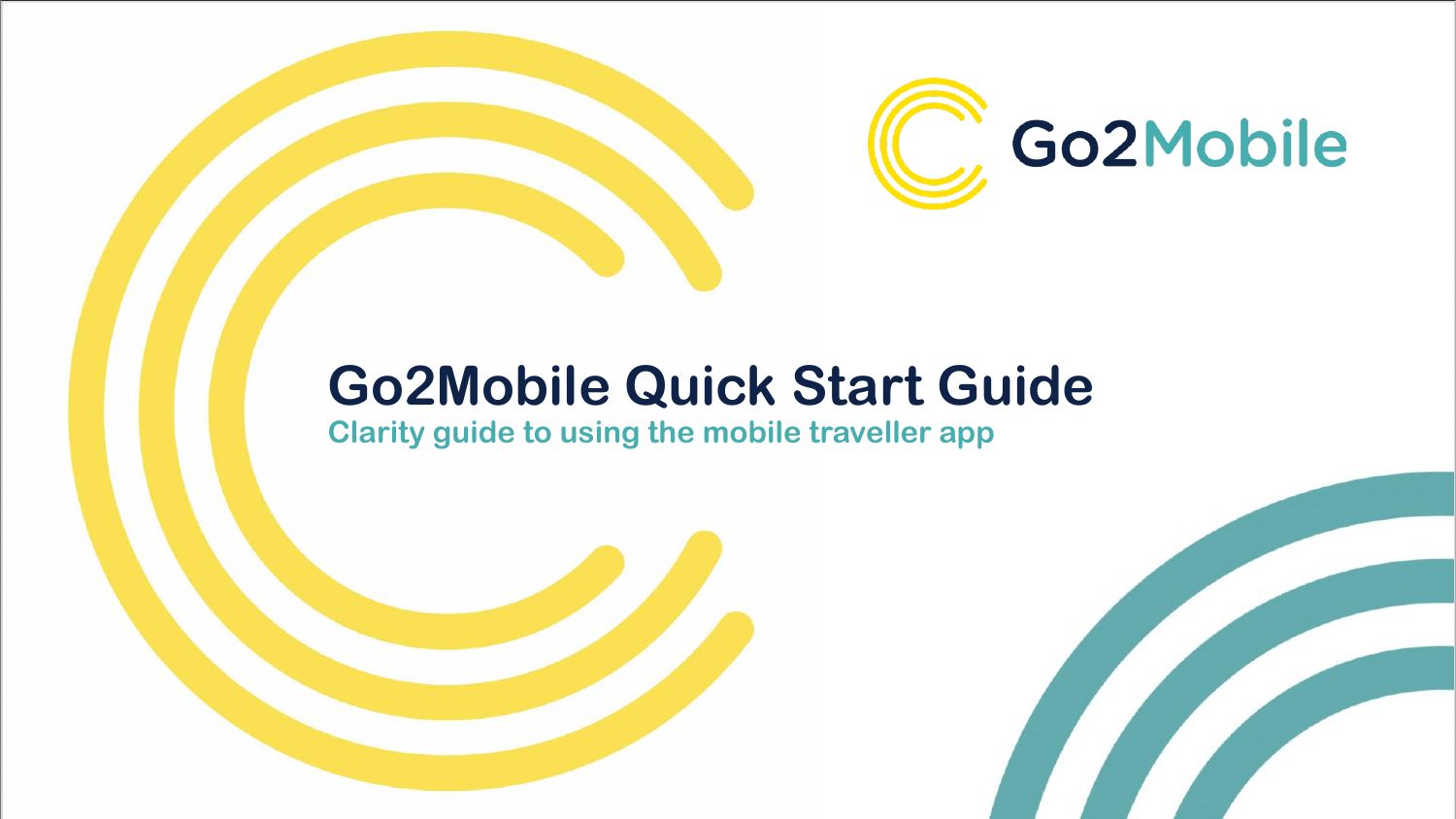

### Step 1

Download the app from app store or google play store. In the search function, please enter "Go2Mobile" and install.

### Step 2

Register - before you access the Go2Mobile App you will need to go through an initial set up. Please click the green "Register Now" button to do this.



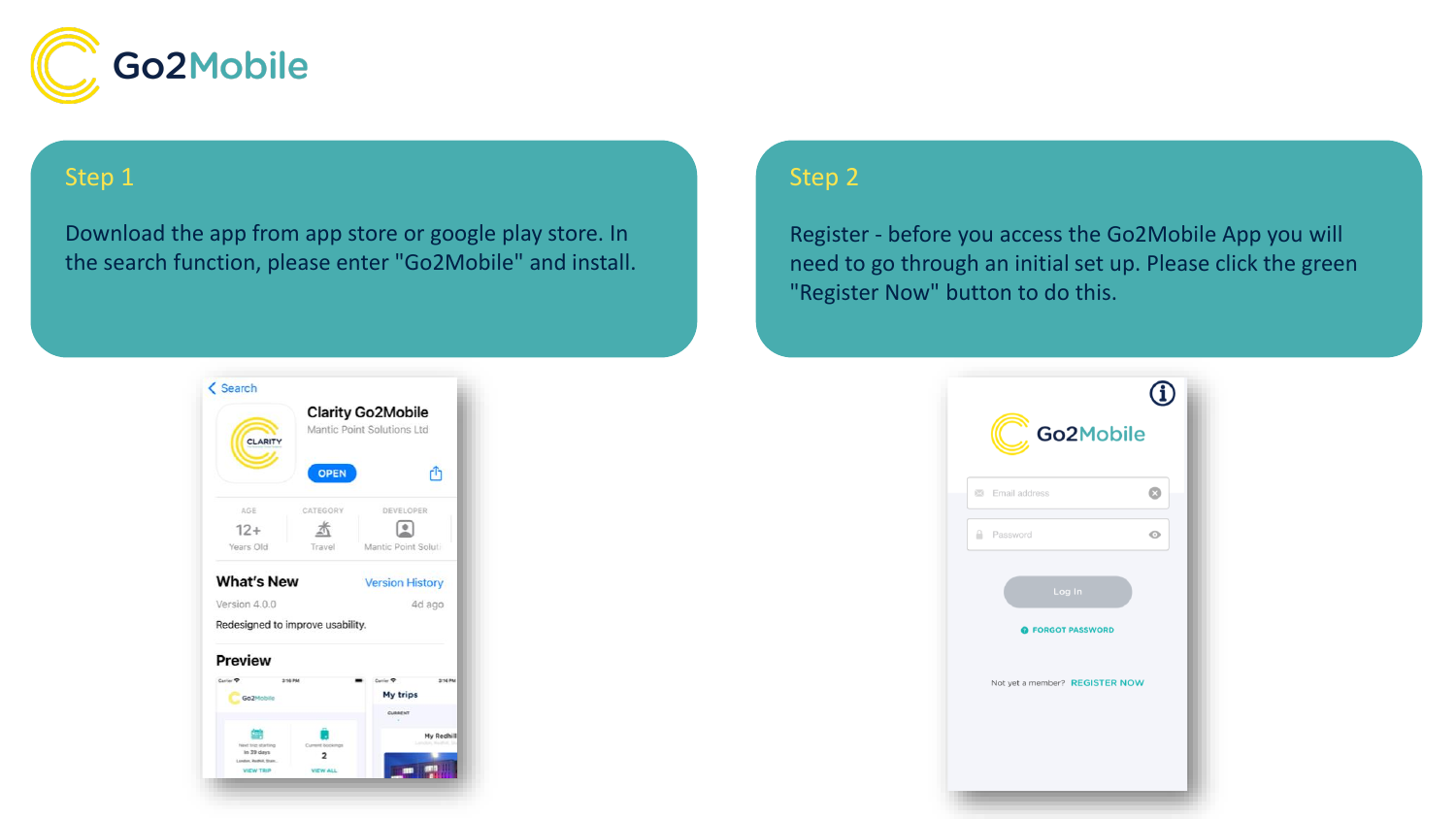

### Step 3

Sign Up - This requires an email address. Please ensure you use the same email address as your Clarity Go2Book profile.

### Step 4

Email Verification - You will receive an email advising that a Go2Mobile app account has been registered. Please activate your account by clicking on the link in the email received.



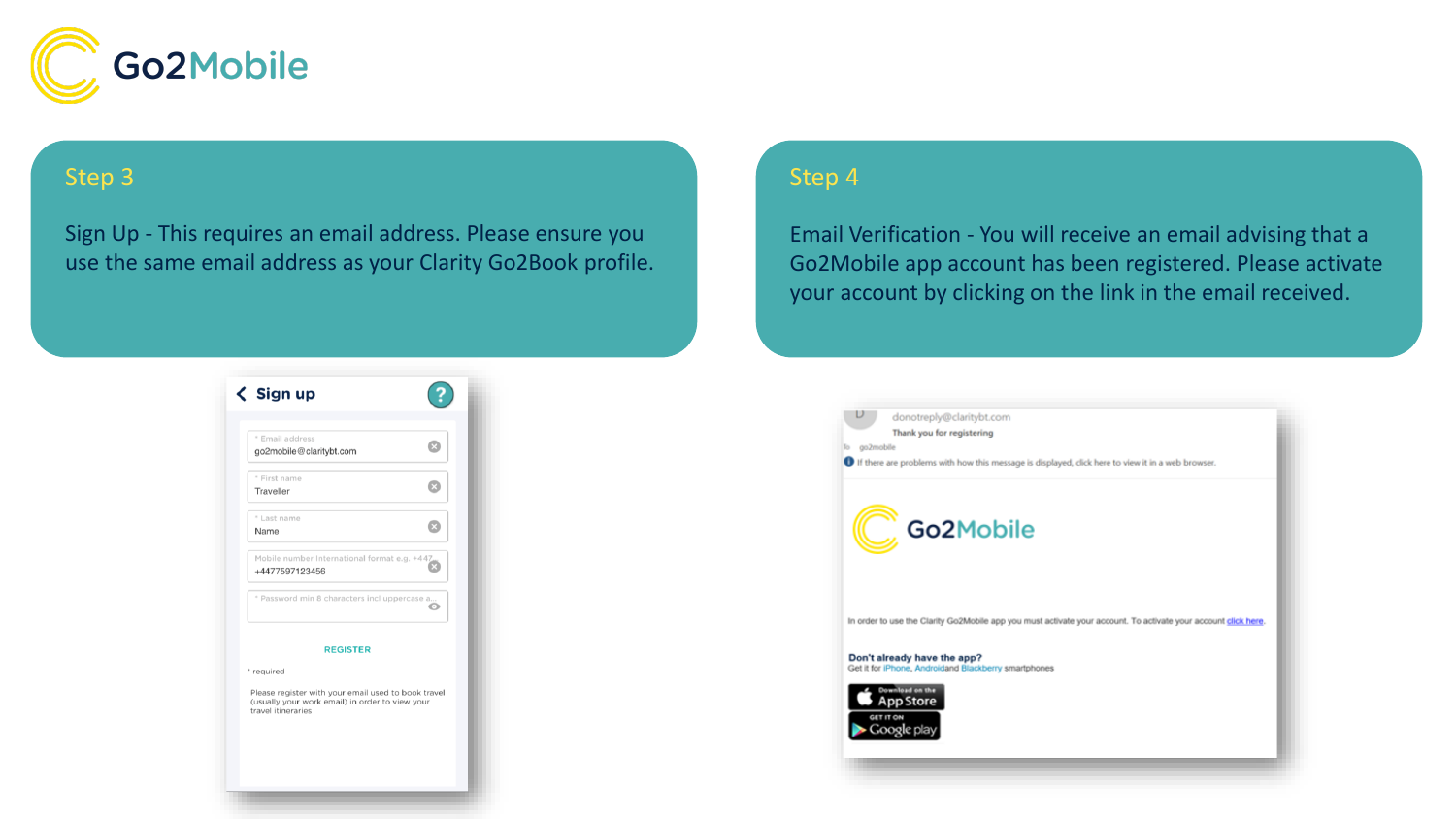

### Step 5

A notification will appear in your browser, stating your account has been successfully activated.

### Step 6

 $\mathbb{R}^+$ 

Open the Go2Mobile app and complete your login details. You can now access and view your trips.

Go2Mobile is designed to be easy and intuitive. Please take a minute to look around and familiarise yourself.

| Go2Mobile |
|-----------|
|           |
|           |
|           |

|                                                   |                                  |   | Go2Mobile                                                              |                                          |           |
|---------------------------------------------------|----------------------------------|---|------------------------------------------------------------------------|------------------------------------------|-----------|
| Go2Mobile                                         |                                  |   |                                                                        |                                          |           |
| mail address<br>o2mobile@claritybt.com<br>assword | $\boldsymbol{\Omega}$<br>$\odot$ |   | <b>AHP</b><br>Trip started<br>28 days ago<br>Delhi<br><b>VIEW TRIP</b> | Current bookings<br>4<br><b>VIEW ALL</b> |           |
|                                                   |                                  |   |                                                                        |                                          |           |
| Log In<br><b>O FORGOT PASSWORD</b>                |                                  |   | Go <sub>2</sub> Book<br><b>Book Travel</b>                             | g<br>Report your<br>location             |           |
|                                                   |                                  |   | <b>BOOK TRAVEL</b>                                                     | <b>REPORT</b>                            |           |
| lot yet a member? REGISTER NOW                    |                                  |   | Ŧ<br>Covid-19 Advice                                                   | e-Tickets &                              |           |
|                                                   |                                  |   | & Contact Us                                                           | <b>Boarding Passes</b>                   |           |
|                                                   |                                  | n | ë<br>My trips                                                          | $\Omega$<br><b>Contact us</b>            | ⊕<br>More |
|                                                   |                                  |   |                                                                        |                                          |           |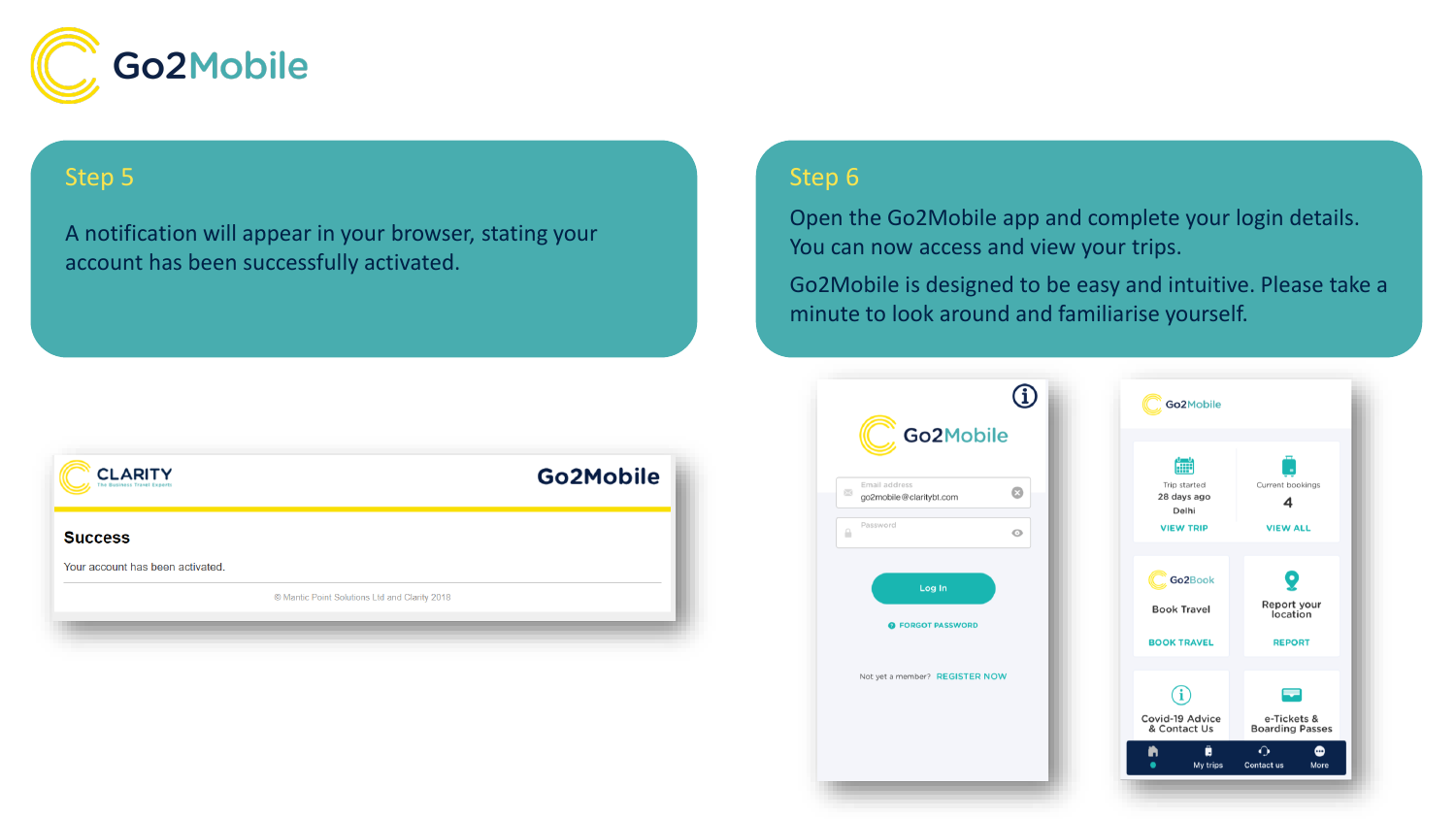

## **Simplified Secure Sign-in Options**

#### Adjust Auto Lock-out

Go2Mobile will sign you out after a period of inactivity. You can set this period within Settings, by selecting the *Log me out after* tab.

1 hour

### **Settings** Security information You will be logged out if the app is in the<br>background for a long time  $\binom{1}{0}$  Log me out after  $1 hour$  > Use 'Sign in with Apple' Your preferences Set your mobile preferences Temperature scale  ${}^{\circ}C$  $^{\circ}$ F **DONE** 40 minutes 50 minutes

### How to set-up Apple ID Sign In (iPhone)

Once you have Apple ID enabled on your iPhone settings, log in to Go2Mobile, go to settings and select tab *use 'Sign in with Apple'.* A pop-up will ask you to confirm, then an Apple ID pop-up will confirm your Apple ID Sign in and ask you to input your passcode / biometric credential, then offer to log you out of Go2Mobile. Click ok to log out.

The login screen will now show the **Sign in with Apple** tab. Touch this tab and provide your iPhone passcode / biometric credentials. You will then be logged straight into your homepage.

### How to set-up Biometric Sign In (Android)

Once you have biometric authentication enabled on your Android phone settings, log in to Go2Mobile, go to settings and for tab *Authentication method* select *'Biometric'.* A pop-up will ask you to confirm. Once you have confirmed, log out of Go2Mobile.

Now when you go to the login screen, a **pop-up will ask you to sign in using biometric credentials**. Provide your biometric credentials and you will then be logged straight into your homepage.



| <b>Settings</b>                                                           | <b>Settings</b>                                                           |                                          |
|---------------------------------------------------------------------------|---------------------------------------------------------------------------|------------------------------------------|
| <b>Security information</b><br>Select your authentication type            | <b>Security information</b><br>Select your authentication type            |                                          |
| Authentication method                                                     | Authentication method                                                     |                                          |
| Username/Password<br>Biometric                                            | Username/Password<br><b>Biometric</b>                                     |                                          |
| You will be logged out if the app is in the background<br>for a long time | You will be logged out if the app is in the background<br>for a long time | Go2Mobile                                |
| Co Log me out after<br>$1$ Hour $\geq$                                    | (a) Log me out after<br>$1$ Hour $\geq$                                   |                                          |
| Your preferences<br>Set your mobile preferences                           | <b>Your preferences</b><br>Set your mobile preferences                    | <b>Email address</b><br>西                |
| Temperature scale<br>°F<br>۴C                                             | Temperature scale<br>۰C                                                   | Go2Mobile                                |
|                                                                           |                                                                           | Sign in using your biometric credentials |
| Time format<br>24h<br>am/pm                                               | <b>Time format</b><br>24h<br>am/pm                                        |                                          |
| Distance units<br>miles<br>km                                             | <b>Biometric Authentication</b>                                           |                                          |
| <b>Offline</b> mode                                                       | Do you want to setup biometric<br>authentication on this device?          | Touch the fingerprint sensor             |
| Ë<br>⋒<br>n<br>Contact us<br>Home<br>My trips                             | OK                                                                        | <b>USE ACCOUNT PASSWORD</b>              |
| <b><i><u> Alexander Andreis</u></i></b>                                   |                                                                           |                                          |